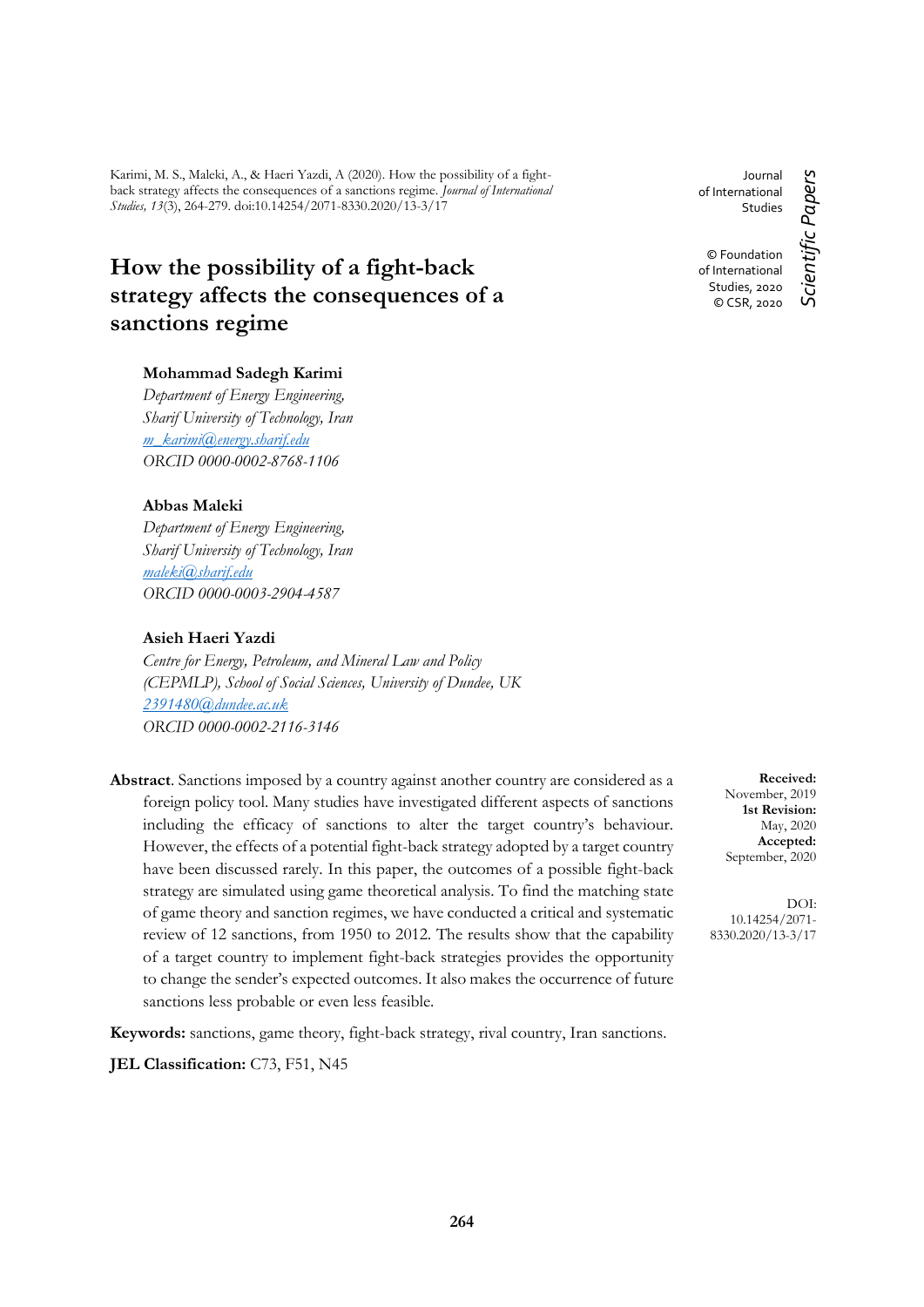## **1. INTRODUCTION**

Sanctions are being used as a tool of foreign policy by powerful states, international and intergovernmental institutions. Sometimes sanctions are also considered as alternatives for military actions. In addition to some individual states, the United Nations Security Council (UNSC) has used sanctions in order to establish peace and prevent war around the world. The broad use of sanctions in international relations has attracted scholars from different areas of expertise to study them as a phenomenon, their outcomes, their effectiveness, and their moral and legal modality.

While comprehensive insights about the effects of a specific sanction on the interests of a target country, and consequently, its behaviour are necessary for both sender and target countries, both sides also seek to be knowledgeable about any potential countermeasures in other areas of common interests, their extents and how they will affect the results of the imposed sanctions. In fact, the political policy reaction of a target country is not limited to its decision on whether to continue its provocative actions or to comply with the sanctions regime and withdraw. That is the reason why, aside from continuation or halting the contested policy -hereafter referred to as "the primary" area of interests-, both sender and target countries require sufficient knowledge about possible countermeasures and how they are able to influence their interests - hereafter referred to as "the secondary" area of interests.

There seems to be many secondary areas of interest here as well, like access to the free market, or the security policy, the oil market or the geopolitics of the sender's allied countries etc. In addition, the target countries are expected to use their ability to strike the sender's interests in those areas and thus impress the outcome of the sanctions for their own benefits. However, reviewing the sanctions practices show that they mostly end up when the target country draws back or loses the game. Hence, a critical discussion is needed to show why and how the possibility of a countermeasure is able to change the outcome of a sanctions regime and how the expected outcome will change if there is no such a possibility. This includes the specification of the circumstances under which a fight-back strategy (a strategy taken as a countermeasure) can be helpful for a target country as well as the conditions under which a potential fight-back strategy may not be effective.

#### **2. LITERATURE REVIEW**

The issues mentioned in the previous section have not been adequately addressed in the sanction's literature. The studies considering sanctions may be categorized in three main groups: historical, empirical and theoretical studies.

- 1) **Historical studies** discuss many different sanction cases, the motive behind them, and the aims, consequences and impacts of the sanctions (Hufbauer, Schott, & Elliott, 2007; Morgan, Bapat, & Kobayashi, 2014). Some of these studies have resulted in codified and cohesive data banks of sanction cases (Hufbauer et al., 2007; Morgan et al., 2014; Peksen, 2019; Portela, 2016; Rapelanoro & Bali, 2020; Tyll, Pernica, & Arltová, 2018; *UN Targeted Sanctions Qualitative Database*, 2014).
- 2) Using the data banks mentioned above, **empirical studies** investigate the relationship between different parameters in sanction cases and test their assumptions about the effectiveness of the sanctions and other factors influencing the success of a sanctions regime (Hellquist, 2016; Hufbauer et al., 2007; Jeong, 2018; Jing, Kaempfer, & Lowenberg, 2003; Kaempfer & Lowenberg, 2007; Kavaklı, Chatagnier, & Hatipoğlu, 2020; Lam, 1990; Lektzian & Souva, 2001; Lohmann, 2016; Veebel & Markus, 2018b; Whang, Mclean, & Kuberski, 2013). Even the effect of sanctions on the energy efficiency of the target country has been discussed. (Chen, Fu, Zhao, Yuan, & Chang, 2019)
- 3) **Theoretical studies** investigate the sanctions as a general issue and try to anticipate the results and outcomes of sanctions and determine the conditions under which these forecasts are valid. The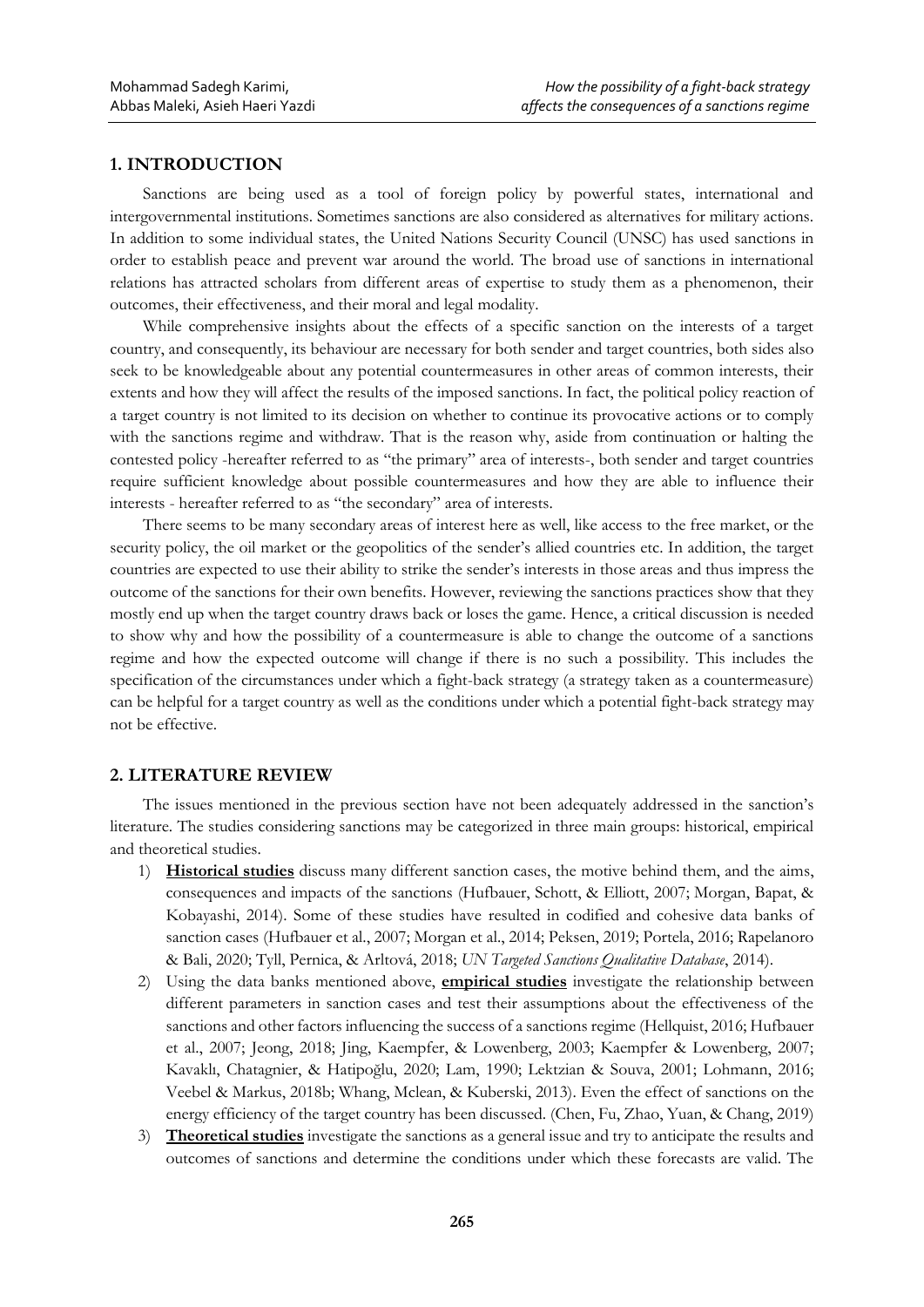main group of the theoretical studies of sanctions use game theory as a useful framework for analyzing the reciprocal effects of the actions of different countries and international players (Brown, 2019; Dong & Li, 2018; Eaton & Engers, 1992, 1999; Lacy & Niou, 2004; McCormack & Pascoe, 2015; Morgan & Bapat, 2003; Rapelanoro & Bali, 2020; Shadiqi & Pradiptyo, 2011; Simon, 1995; Taehee Whang, 2010; Tsebelis, 1990; Whang & Kim, 2015). In these kinds of studies, the whole entity of a nation-state is considered as a rational player which seeks to maximize its interests regarding the other players' actions.

Game theoretic approach has been utilized to anticipate the outcome of a sanction regime in many different settings (Simon, 1995; Tsebelis, 1990). These settings include:

- the structure of the game which is either simultaneous or sequential (Eaton & Engers, 1992; Taehee Whang, 2010)
- the incomplete information (Eaton & Engers, 1999)
- whether the threat to sanction is a choice or not (Afesorgbor, 2019; Lacy & Niou, 2004)
- mixed strategy analysis (Shadiqi & Pradiptyo, 2011)
- players' perception (Whang & Kim, 2015)
- repetition of the game (McCormack & Pascoe, 2015; Veebel & Markus, 2018a)
- players in addition to/except the sender and the target (Dong & Li, 2018; McLean & Whang, 2010; Morgan & Bapat, 2003)
- the power of the targeted country (Brown, 2019)

Game theory and some other methods have also been fruitful in explaining some parameters' effect on the results of a sanction episode. These parameters include:

- the importance of a sanction episode (Drezner, 1999)
- the cost of sanctions for the sender (Dong & Li, 2018; Whang & Kim, 2015)
- the stability and power of the leaders in the target country (Spaniel & Smith, 2015)
- the power of the military force in the target country (McCormack & Pascoe, 2015)
- the economic and political relations between the two countries (Taehee Whang, 2010)
- the behavior of third parties (Han, 2018)
- the effects of a countermeasure on individuals in both parties (Banse, Duric, Götz, & Laquai, 2019), or on the outcome of the game (Saparaliyev, Mokin, Movkebayeva, Saiymova, & Mustafina, 2019; Veebel & Markus, 2018a)
- the cost of sanctions on the target (Bimbetove et al., 2019; Dong & Li, 2018; Gharibnavaz & Waschik, 2018; Salman, Shin, & Shin, 2019)
- the internal dynamics of both countries and the role of the opposition party (Onder, 2020)

The intensity of sanctions imposed on controversial policies of target states has been also discussed within public choice framework (Kaempfer & Lowenberg, 1988).

As it is observed in the above review of sanctions research, not many studies have discussed the role of countermeasures in sanctions regime. In most sanctions models and studies the target country can only choose between stopping its offensive policy and continuing it with sanctions being imposed. The novelty of this paper is that it distinguishes another item in the toolbox of the target country in addition to those two common choices, named "fight-back" strategy. It means "to offend the interests of the sender in an area of interest other than the subject of the sanctions".

Correspondingly, in common sanction game models, the sanctioning country's pay-off includes the political gain/loss due the stop/continuation of the target country's disagreeable policy and, only in some researches, the economic costs of sanctions (Namely, the *primary* area of interest). However, this paper recognizing the "fight-back" strategy, will show that the sender may be offended due to the target's probable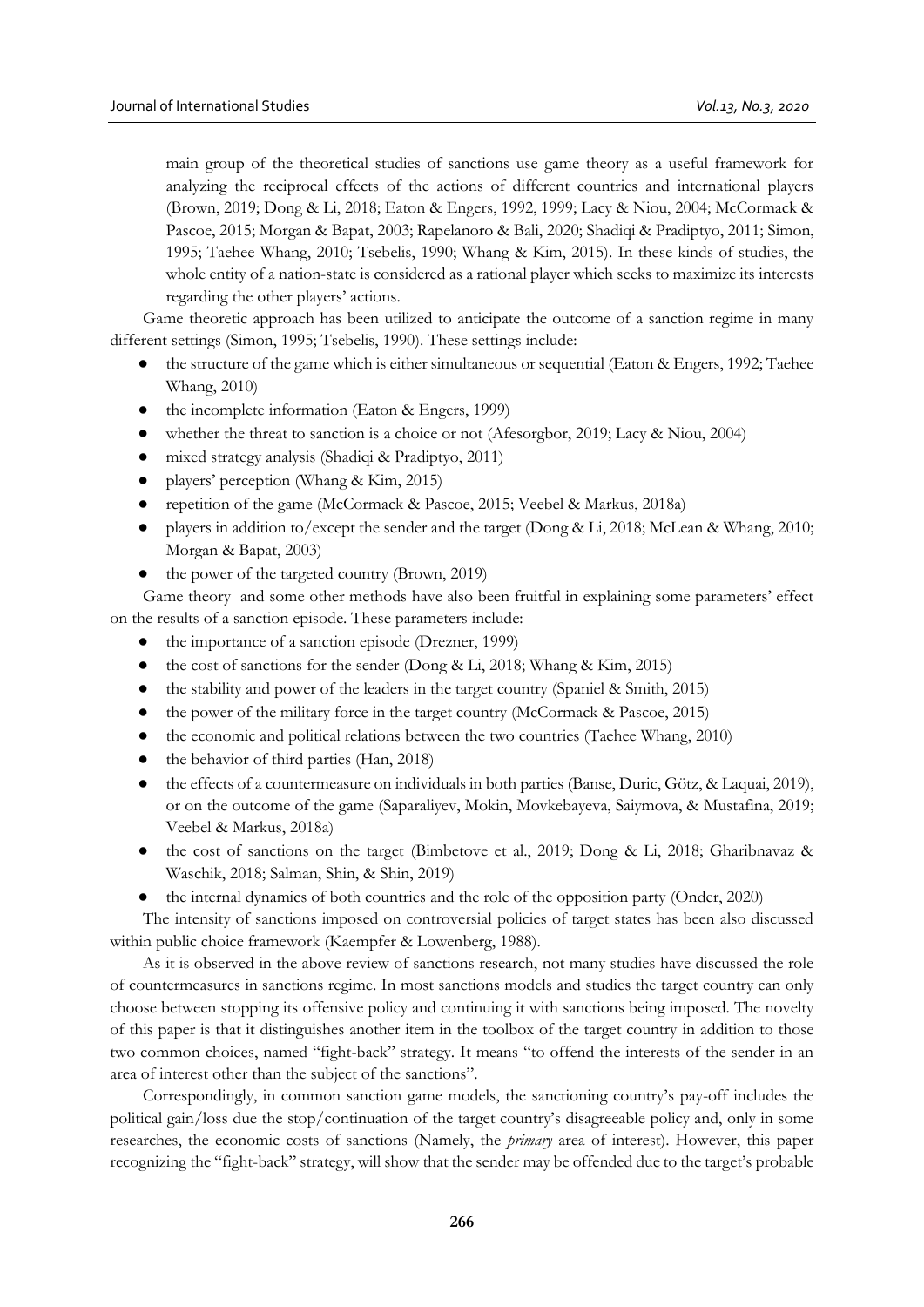countermeasures in some other areas of interest (Namely the *secondary* area of interest). For example, in the case of the United States' sanctions against Iran, the *primary* area of interest is Iran's nuclear activities. Iran had the option to stop its nuclear activities or proceed its nuclear expansion. In addition, oil market is the *secondary* area of interest for Iran and the U. S., because the oil market is crucial for both countries, the former as an oil exporter and the latter as a net oil importer. In this regard, Iran had the option to disrupt the oil market and decrease the utility of the sender country.

In summary, the theoretical sanctions' studies have not included the possibility of a counteraction by the target country which may strike the sender country's interests. On the contrary, this paper includes the counteraction option and compares two games: one in which the target does not have the option to fightback and another in which the target has this option. By this comparison, it will, for the first time, be understood that what will happen if the target country is powerful enough to offend the sender in another area of interest and will the sender, in the first place, initiate sanctions game with such a target or not.

This shortcoming of previous theoretical research on sanctions will be addressed in this work. So, the option of fighting back and offending the sender is given to the target country. For the purpose of this paper, the main question is modeled theoretically using game theory and the results are compared with and evaluated by the real sanction cases. The rest of the paper is organized as follows. Section two describes the structure of the game model including the players, their pay-off functions, their strategies and the equilibria. In section three, twelve cases of sanctions are summarized and their outcomes and other parameters including the possibility of countermeasures are discussed and compared within the theoretical results. Section four states the policy implications and provides a conclusion.

# **3. THE STRUCTURE OF THE GAMES**

To address the main question about how the possibility of a fight-back strategy may affect a sanction's outcome, two games are discussed below. In the first game (the base game) the target country does not have the possibility to fight-back while in the second game (the aggressive game) it is able to implement such a strategy. Next, the equilibria of these two games are compared and the theoretical conclusion is reached.

#### **3.1 The base game**

The assumptions for the base game are as follows:

- 1. Two players: Sender (S) and Target (T)
- 2. Simultaneous move game
- 3. Perfect information
- 4. Infinitely repeated game
- 5. Discount factors of future utilities for the two players are  $\delta_S$  and  $\delta_T$
- 6. Sender's strategies:
	- a. Sanction (S)
	- b. Not sanction (N)
- 7. Target's strategies:
	- a. Pursue (P)
	- b. Withdraw (W)
- 8. The game starts from a situation in which no contested policy has embarked on and no sanctions have been introduced. In other words, the first strategy of the sender is "not sanction (N)" and the target's first strategy is "withdraw (W)".
- 9. Players' pay-offs in each repetition of the game are shown in Table 1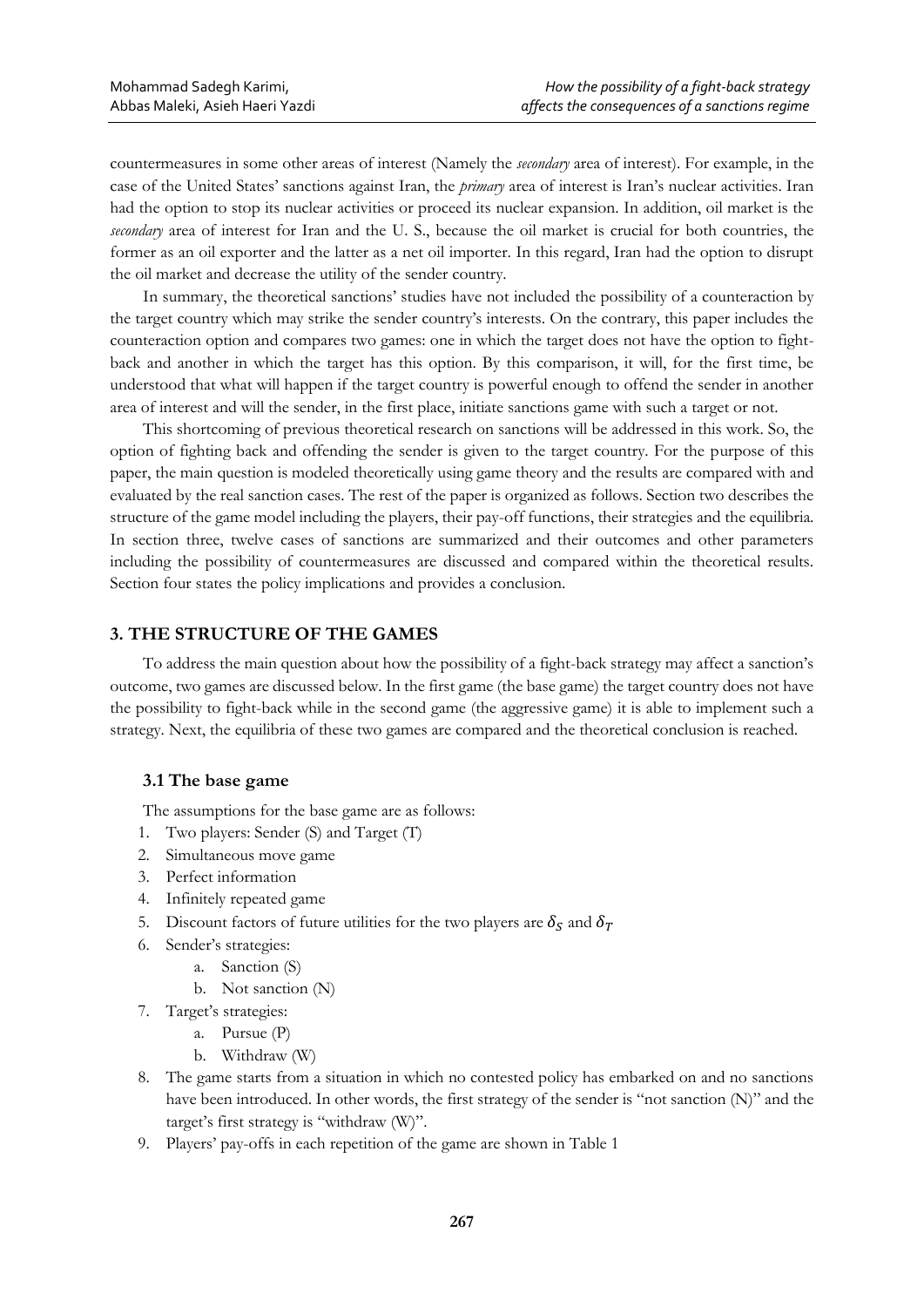Table 1

|        |                  | Target               |                      |  |  |
|--------|------------------|----------------------|----------------------|--|--|
|        |                  | Withdraw (W)         | Pursue $(P)$         |  |  |
| Sender | Sanction (S)     | $U_S - C_S$ , $-C_T$ | $-C_S$ , $U_T - C_T$ |  |  |
|        | Not Sanction (N) | $U_{\rm S}$ , 0      | $0, U\tau$           |  |  |

Pay-offs in the base game

In Table 1,  $U_s$  is the sender's utility when pursuit of the contested *primary* policy is ceased and  $U_T$  is the target's utility if it pursues the disputed policy. In addition,  $C_i$  is the cost of sanctions imposed for the player *i*. <sup>1</sup> Thus, the total pay-off of player *i* related to the contingent plan it has chosen is:

$$
\pi^i = \sum_{t=1}^{\infty} \pi^i_t \delta^{t-1}_i
$$

where *t* is the counter of time-steps.

Recent studies on modeling sanctions using game theory have not considered sanction games as infinite games. So the alternative method to model such a situation is to consider it as a one-time game, either simultaneous or sequential, as in (Brown, 2019; Dong & Li, 2018; Eaton & Engers, 1999; Lacy & Niou, 2004; McCormack & Pascoe, 2015; Morgan & Bapat, 2003; Shadiqi & Pradiptyo, 2011; Simon, 1995; Taehee Whang, 2010; Tsebelis, 1990). This method is more straightforward to be solved and the equilibria in such models are computed without difficulty.

In spite of the fact that one-time game models are simple to solve, their assumptions are unreal and as simple. Instead, infinitely repeated games are more precise, although more complicated to solve. Because relations between countries continue to exist as long as the countries exist which means to "infinity", and it seems that any modeling should consider the fact that the game between countries does not come to an end. The game played in real world is not played like this: "in a unique time interval, the sender and the target - simultaneously or sequentially - choose their strategy, take their pay-offs and end the game". Rather, countries are constantly and continuously choosing their own status and strategy in different time frames.

Even sustainable situations, such as a situation where there is neither an imposed sanction nor a controversial policy, may alter at any time in the future. A stable state, in turn, is the repeated version of the decisions related to that state in a long-term time frame. In other words, countries continuously or on a yearly, monthly or even daily basis, determine their approach and strategy towards another country or regarding an issue. When the relation between two countries is considered as "stable" it means that they both are continuously choosing that "stable" status and at any time in future one of them may choose not to keep this strategy and start a "destabilizing" strategy. Thus, as long as countries are choosing their approach and strategy, they are in a game and they are playing it, although they may seemingly be inactive. That is why the sanctions games might be assumed as infinitely repeated games.

However, considering international relations as infinitely repeated games has its limitations. First, it cannot be helpful in situations where a "regime change" takes place or a nation-state disappears/emerges due to national collapse or annexation to/occupation by another country. Second, the factual game being played between countries is not the same game at every time step. The choices, the corresponding pay-offs and even the new players to come, alter especially during longer time frames. That is why, when establishing

 $\overline{a}$ 

<sup>1</sup> Hereafter we define kT and kS as kT=UT/CT and kS=US/CS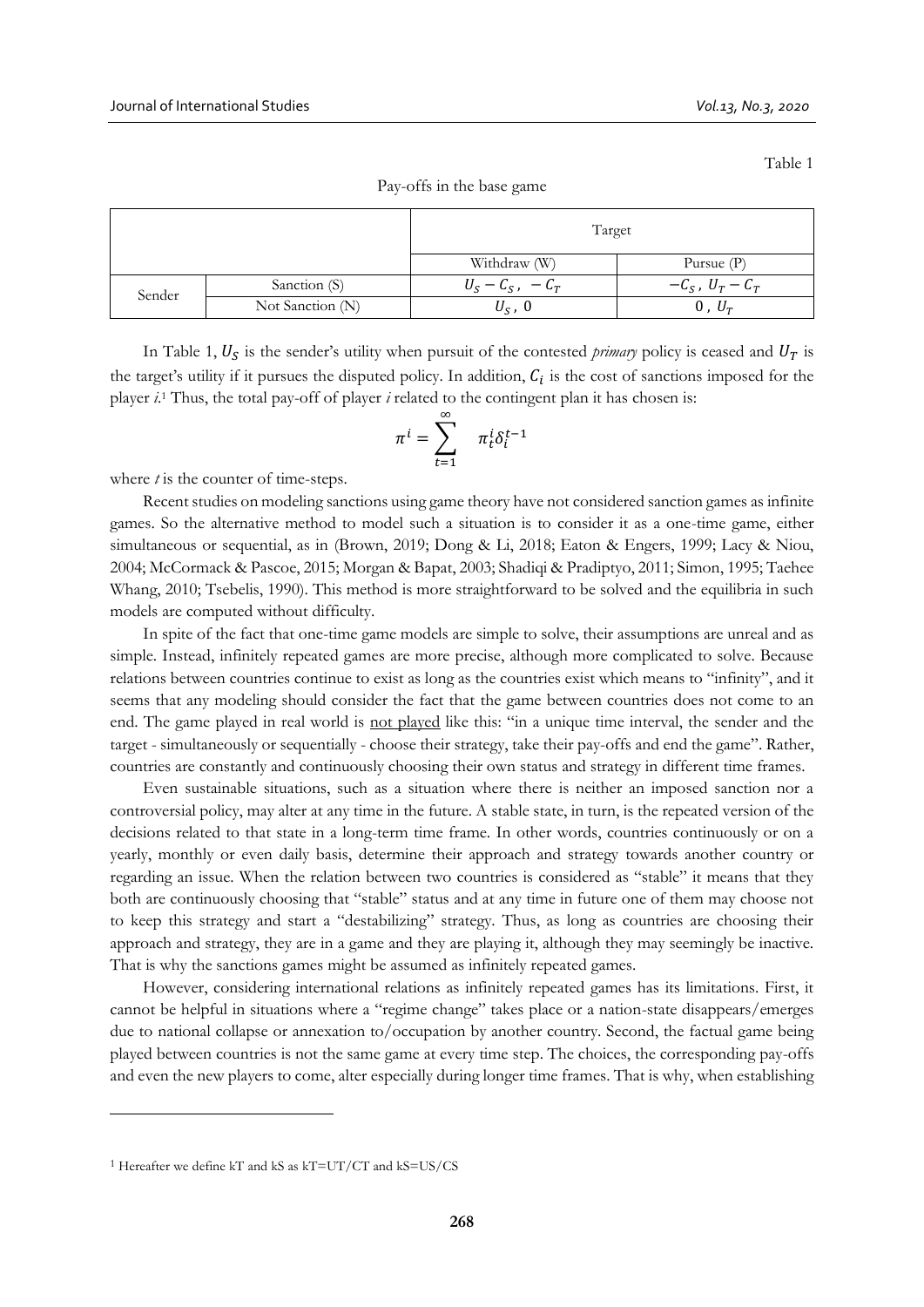an infinitely repeated game, it should be noticed that countries, at a specific time step, may not be playing absolutely the same game as the one they played in another time step. Finally, the internal dynamics of a country is neglected in this approach. In other words, it is assumed that the attitude and mentality of a country and its leaders are constant during time. Thus, the pay-off function of an infinitely repeated game is set to be constant. However, in reality, priorities and thus the pay-off function of a country and its leaders may transform.

Despite these drawbacks, sanctions can be simulated using infinitely repeated games. Due to the fact that we can make some assumptions:

- 1. No regime change will occur
- 2. The structure of the game especially the actions and corresponding pay-offs are constant
- 3. The countries' attitudes and worldview are constant

# **3.2 The aggressive game**

The structure of the aggressive game is like that of the base game, with the exception that the target possesses the possibility of a countermeasure to strike the sender in an area other than the controversial policy. In the design of the utility function of the two players, it is also assumed that this fight-back strategy (F) only involves disutility for the two players and does not bring about any benefits itself. In other words, it is assumed that the sanctioned party, by imposing value-deprivation on itself through retaliation, tries to impose a (possibly bigger) disutility on the sender to dissuade it from imposing sanctions and, as a result, to obtain greater pay-off. Therefore, a countermeasure is a strategy that is not implemented under normal circumstances, or without an imposed or threatening sanction because of its costly nature. The players' payoffs in each period of the repeated game in the aggressive game, is shown in Table 2

Table 2

|        |                            | Target                       |                      |                            |  |  |
|--------|----------------------------|------------------------------|----------------------|----------------------------|--|--|
|        |                            | Withdraw (W)<br>Pursue $(P)$ |                      | Fight-back (F)             |  |  |
|        | Sanction (S)               | $U_S - C_S$ , $-C_T$         | $-C_S$ , $U_T - C_T$ | $-C_S-F_S$ , $U_T-C_T-F_T$ |  |  |
| Sender | <b>Not</b><br>Sanction (N) | $U_{\rm S}$ , 0              | $0, U_T$             | $-F_S$ , $U_T-F_T$         |  |  |

Pay-offs in the aggressive game

# **3.3 The equilibria**

To find the equilibria, it is essential to consider the various possible contingent plans and each player's incentive to deviate from its own plan using "the one-step deviation property". In the following, some equilibria for the two games are to be introduced. These equilibria are not necessarily all possible cases of the two games. However, according to the reciprocal and reactive nature of the sanctions game, it has been tried to select the best and most probable contingent plans that can properly illustrate the reality of the behavior of states in international relations and in the game of sanctions. Hence, the contingent plans incorporated are reactive plans, in which each player specifies its reaction to the other player's action on the previous time-step. So, given the previous choice of its opponent, a player's choice is determined. For example, in a contingent plan named Brave (B), the sender stops the sanctions (chooses N) every time it observes that the target has withdrawn (chosen W) in the previous time-step. A Brave (B) sender sanctions (chooses S) every time it observes that the target has pursued its controversial policy in the previous timestep. Likewise, other contingent plans for both players have been defined and are as follows.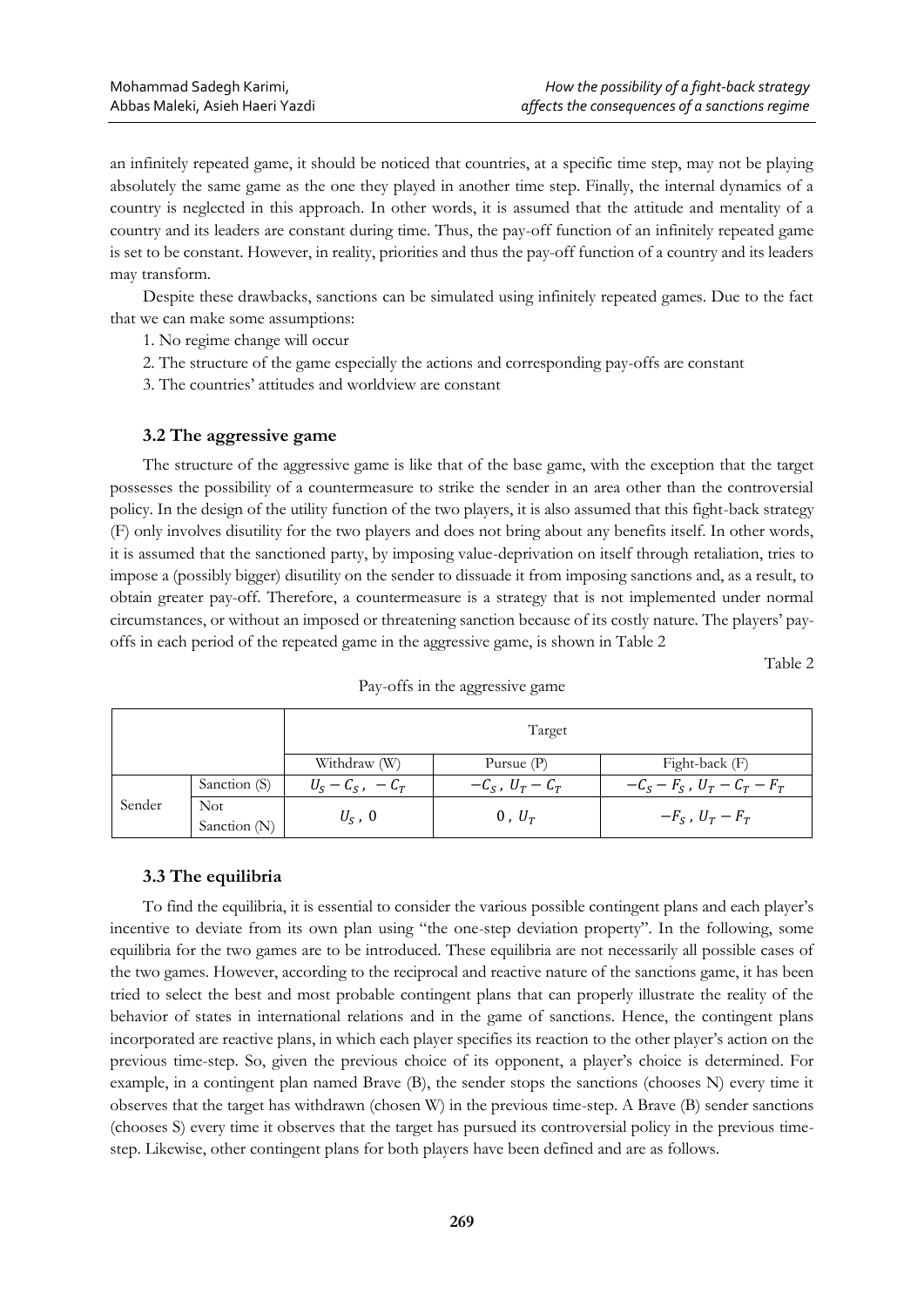Table 3

| Game            | Player | Plan's name    | Definition                                                                                 |
|-----------------|--------|----------------|--------------------------------------------------------------------------------------------|
| Base Game       | Sender | Brave (B)      | $a_{S,t} = \{ N \text{ if } a_{T,t-1} = W \text{ } S \text{ if } a_{T,t-1} = P \}$         |
| Base Game       | Target | Revenger (R)   | $a_{T,t}$ = { <i>W</i> if $a_{S,t-1}$ = <i>N P</i> if $a_{S,t-1}$ = <i>S</i>               |
| Aggressive Game | Sender | Brave (B)      | $a_{S,t} = \{N \text{ if } a_{T,t-1} = W S \text{ if } a_{T,t-1}\}$<br>$= P \text{ or } F$ |
| Aggressive Game | Sender | Revenger (R)   | $a_{S,t} = \{ N \text{ if } a_{T,t-1} \}$<br>$=$ <i>W</i> or <i>P S</i> if $a_{T,t-1} = F$ |
| Aggressive Game | Sender | Coward $(C)$   | $a_{S,t} = \{ N \text{ if } a_{T,t-1} \}$<br>$= W \text{ or } F S$ if $a_{T,t-1} = P$      |
| Aggressive Game | Target | Revenger (R)   | $a_{T,t} = \{W \text{ if } a_{S,t-1} = N \text{ }P \text{ if } a_{S,t-1} = S\}$            |
| Aggressive Game | Target | Aggressive (A) | $a_{T,t}$ = { <i>W</i> if $a_{S,t-1}$ = <i>N F</i> if $a_{S,t-1}$ = <i>S</i>               |
| Aggressive Game | Target | Coward $(C)$   | $a_{T,t} = \{P \text{ if } a_{S,t-1} = N \text{ } W \text{ if } a_{S,t-1} = S\}$           |
| Aggressive Game | Target | Brave (B)      | $a_{T,t} = \{P \text{ if } a_{S,t-1} = N F \text{ if } a_{S,t-1} = S\}$                    |

Contingent plans defined for both players in both games

In Table 3,  $a_{s,t}$  is the action of the sender in time-step *t* and  $a_{T,t}$  is the action of the target in timestep *t*.

The only equilibrium of the base game is presented in Table 4.

Table 4

The base game's equilibrium using reactive contingent plans

|                  | Sender                                                                |                  | Target                                                                |           |                        |
|------------------|-----------------------------------------------------------------------|------------------|-----------------------------------------------------------------------|-----------|------------------------|
| Strategy<br>name | Strategy                                                              | Strategy<br>name | Strategy                                                              | Outcome   | Criterion              |
| Brave (B)        | $a_{S,t} = \{ N \text{ if } a_{T,t-1} \}$<br>$= W S if a_{T,t-1} = P$ | Revenger<br>(R)  | $a_{T,t} = \{W \text{ if } a_{S,t-1}\}$<br>$= N P$ if $a_{S,t-1} = S$ | <b>NW</b> | $\delta_{\tau} \geq k$ |

In the above equilibrium, the sender declares that if the target has not pursued the disputed policy in the previous round, sender in turn will not impose a sanction, but if the contested policy has been pursued in the previous time-step, the sanctions will be imposed. On the other side, the target announces that it would not pursue the disputed policy if the sanctions were not imposed in the previous round, but if it observes that the sender had implemented sanctions in the previous round, target would pursue the controversial policy in the following round of the game. This equilibrium's (steady state) outcome is a situation in which the target does not pursue its contested policy and the sender does not put sanctions in place (showed by NW).

Table 5 shows the equilibria of the aggressive game.

It is observed that by adding the new assumption that the target has the ability to counteract, three equilibria will be added to the base game's equilibrium. In addition, two of the new equilibria lead to a situation in which no sanctions exist while the controversial policy is also pursued (showed by NP). A comparison of the equilibria of these two games includes the following results:

1. The possibility of counteracting in some situation can be used to shift the equilibrium from NW (an equilibrium without sanctions and with stopped contested policy which is mostly favorable for the sender) to the NP (an equilibrium without sanctions and with continued contested policy which is mostly favored by the target). In other words, if the sanctioned country does not have the possibility to fight-back, there is essentially no possibility of reaching an agreement in which target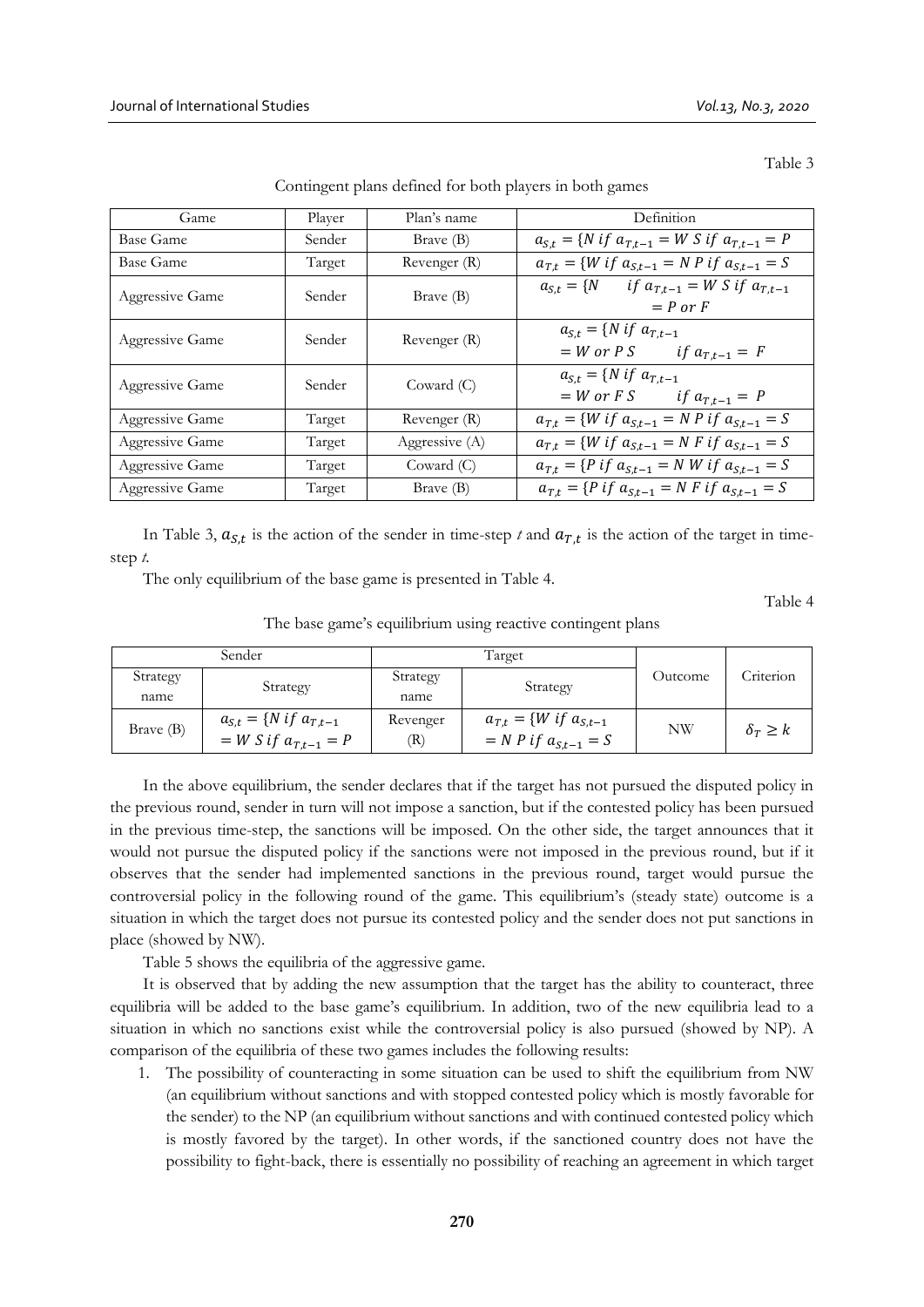is not sanctioned, and can pursue the disputed policy. Despite, the power of counteracting may lead to a better deal for the target country. Of course, having the ability to counteract does not necessarily lead to a change in the equilibrium and in realization of the target's benefits, and it will still be possible to reach to an equilibrium of stopping both the sanctions and the controversial policy (NW).

Table 5

| Sender           |                                                                                                             |                               | Target                                                                |           |                                                                  |
|------------------|-------------------------------------------------------------------------------------------------------------|-------------------------------|-----------------------------------------------------------------------|-----------|------------------------------------------------------------------|
| Strategy<br>name | Strategy                                                                                                    | Strategy<br>name              | Strategy                                                              | Outcome   | Criterion                                                        |
| Brave (B)        | $a_{S,t} = \{ N \text{ if } a_{T,t-1} \}$<br>$= W S if a_{T,t-1} = P$                                       | Revenger<br>(R)               | $a_{T,t} = \{W \text{ if } a_{S,t-1}\}$<br>$= N P if a_{S,t-1} = S$   | <b>NW</b> | $\delta_T \geq k$                                                |
| Brave (B)        | $a_{S,t} = \{N \text{ if } a_{T,t-1}\}$<br>$=$ W S if $a_{T,t-1}$<br>$= P$ or $F$                           | Aggressive<br>revenger<br>(A) | $a_{T,t} = \{W \text{ if } a_{S,t-1}\}$<br>$= N F$ if $a_{St-1} = S$  | <b>NW</b> | $\frac{F_T}{C_T} \delta_T^2$<br>+ $\delta_T$ – $k_T$<br>$\geq 0$ |
| Revenger<br>(R)  | $a_{S,t} = \{ N \text{ if } a_{T,t-1} \}$<br>$= W \text{ or } P \text{ S}$ if $a_{T,t}$ Coward (C)<br>$=$ F |                               | $a_{T,t} = \{P \text{ if } a_{S,t-1}\}$<br>$= N W if a_{S,t-1} = S$   | NP        | $\delta_S \leq \frac{1}{k_S}$                                    |
| Revenger<br>(R)  | $a_{S,t} = \{ N \text{ if } a_{T,t-1} \}$<br>$= W \text{ or } P S$ if $a_{T,t}$ Brave (B)<br>$=$ F          |                               | $a_{T,t} = \{P \text{ if } a_{S,t-1}\}$<br>$= N F$ if $a_{S,t-1} = S$ | NP        |                                                                  |

# The aggressive game's equilibria using reactive contingent plans

The implication of this result is that whenever a sanctioned country is not powerful enough to retaliate and offend the interests of the sanctioner, it can be predicted that sanctions will be successful in stopping the target country from pursuing its contested policy. In contrast, whenever a sanctioned country has the capability to retaliate, for example by disrupting the oil market or by declaring war against one of the sanctioner's allies, we cannot certainly predict that the sanctions will be successful. In this case, depending on some other circumstances, both success and failure of the sanctions are possible. This means that if a sanctioned country prepares a retaliation capability for itself, for example a military base near the borders of a sanctioner's ally, it can expect that the result will change, the sanctions may be lifted and it can pursue its favored policy which has been the reason for sanctions. But if it does not prepare such a capability to retaliate, the model suggests that it has no way to change the result and sanctions will keep being in place until that target country stops its favorable policy.

2. Both the sender and the target can choose to be a "starter" or a "non-starter". A starter sender reacts by sanctions (S) if it observes the target has chosen to pursue the disputed policy (P) in the previous round but a non-starter sender chooses not to sanction (N) in the same situation. On the other side a starter target reacts by pursuing the contested policy (P) if it observes the sender has chosen not to sanction (N) in the previous round but a non-starter target chooses not to pursue the disputed policy (W) in the same situation. It is observed that the NW equilibrium appears only if the target is a non-starter and the sender is a starter and the NP equilibrium appears only if the sender is a non-starter and the target is a starter. If both players choose to be a starter (which seems to be the case in most sanction episodes), or both choose to be a non-starter there will be no equilibria. This suggests that no steady state balance, in which the sanctions are imposed and the contested disputed policy also continues to be pursued, would be observed in reality. It also suggests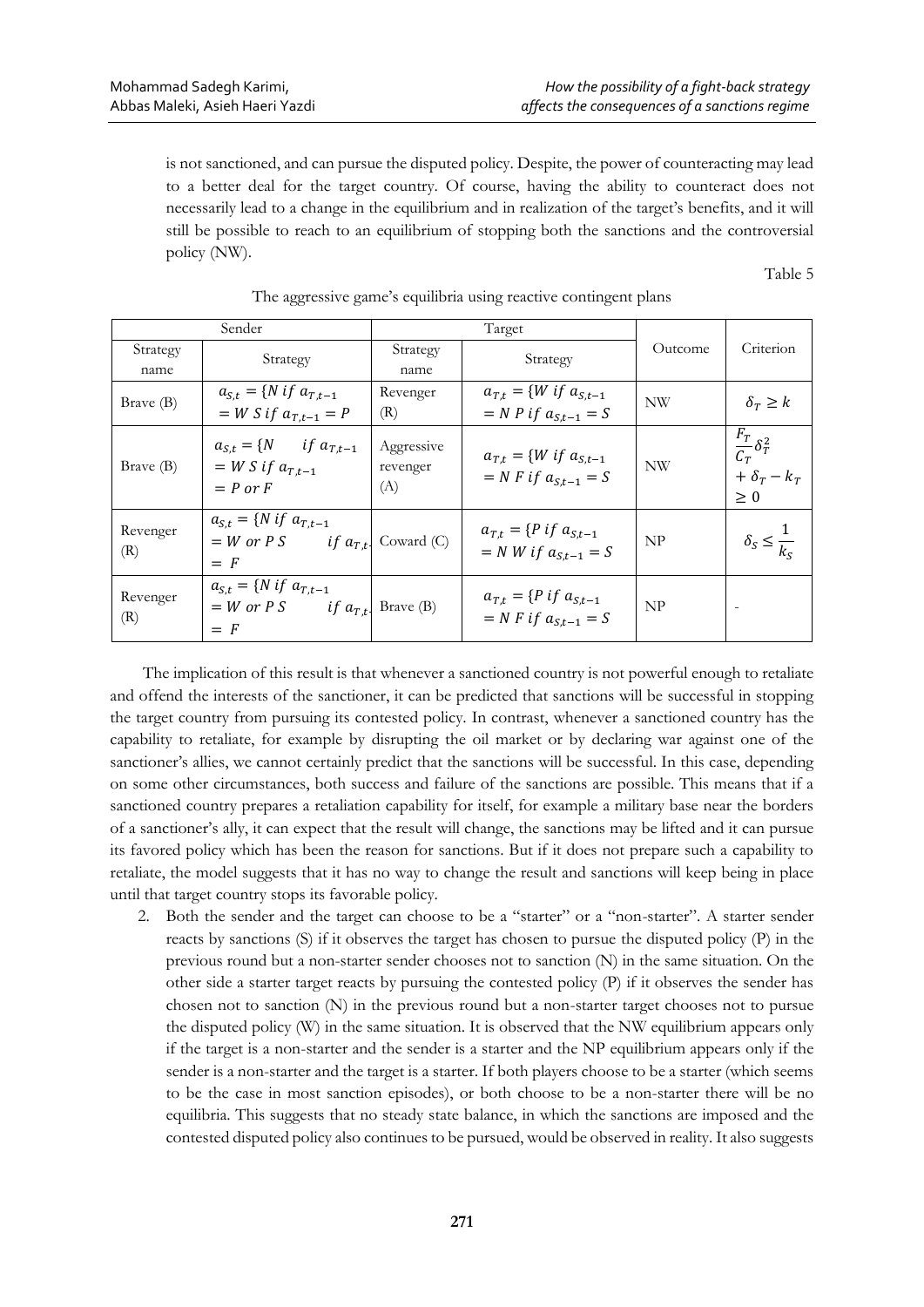that for reaching an agreement (i.e. an equilibrium) one and only one player should choose not to be a starter. Whoever chooses to be a non-starter will literally be "the loser" of the game.

The implication of this result is that whoever chooses not to react to the other country's action will be the loser. For one side, the model suggests that whenever a sanctioner, e.g. U.S, observes that the target country, e.g. Iran, keeps its contested policy, e.g. expanding nuclear program, it must put sanctions into force, otherwise U.S will lose (which means Iran keeps the nuclear program). On the other side, whenever Iran observes a relaxation or lift in the sanctions regime, it should restart its nuclear expansion plan, otherwise Iran will lose (which means it will have to stop its nuclear program). As a result, the first one who chooses to retreat will lose the game. And if no one does so, there will be no agreement. It also implies that in any stable agreement (which should be the equilibrium of the game), one and only one of the two parties have chosen to retreat.

3. When a target country starts to pursue a disputed policy, in an analogy to cash flow analysis, sanctioning can be like an investment for the sender. The investor (the sender) has two options on the table. First, not to deal with the contested disputed policy and remain in the equilibrium of "no sanctions with the disputed policy pursued" (NP). This option does not provide the investor with any special benefit nor any disadvantage. This action is considered as an equilibrium in which, by definition, no player has the incentive to change its strategy. The second option is to deviate from the existing equilibrium, hoping to gain a greater return after a period. Deviating from the equilibrium behavior is considered as disutility (or capital cost in investment). That is, a sanctioner who violates equilibrium behavior is exposed to some expenses but hopes to return the investment by changing the target's strategy and achieving a "no sanctions with no disputed policy" balance (NW). As the capital investment (sanctions) go on and no signs of a change in the target's behavior are observed, the sender concludes that the investment is mistaken and halts the flow of investment (i.e. the imposition of sanctions). Despite, as soon as the target's behavior changes, the payback period begins.

This implies that considering sanctions as an investment explains why sanctioners initiate a series of sanctions. The reason is that they accept the costs of sanctions in the hope of future returns in terms of stopping the undesirable policy of the target country. The sooner the target country stops its disputed policy, the more feasible is a sanctions regime. It also explains why the target has the tendency to persist and tolerate the costs of the sanctions in order for the sender to retreat. The reason is that target's persistence, reduces the attractiveness of a "sanction investment" for the sanctioner.

4. The magnitude of the counteraction costs does not have any effect on the games' equilibria. In other words, it does not matter whether countermeasures are very costly for the sender or not. In any case, the achievement of the NP or NW equilibrium is subject to the two players' choice to be a starter or not and the equilibrium criteria have nothing to do with the proportion or magnitude of countermeasures' costs.

The implication of this result is that no matter how costly a countermeasure is for the sanctioner, the very existence of the possibility to countermeasure makes the difference. A target country with no option to retaliate is doomed to lose the game and stop its desired policy. Despite, a target country with the option to retaliate, be it large and costly for the sanctioner or not, can have the hope to win the game and keep its desired policy.

5. The implication of the equilibrium criteria in the base game (Table 4) is that in order to achieve the "no sanctions with no disputed policy" agreement (NW), the value of the future benefits for the target must be greater than the ratio of the value of maintaining the disputed policy to the costs of the sanction. This means that, at least, the sanction costs must be greater than the desirability of pursuing the disputed policy. Otherwise, given the fact that  $\delta_t$  must be less than one, there would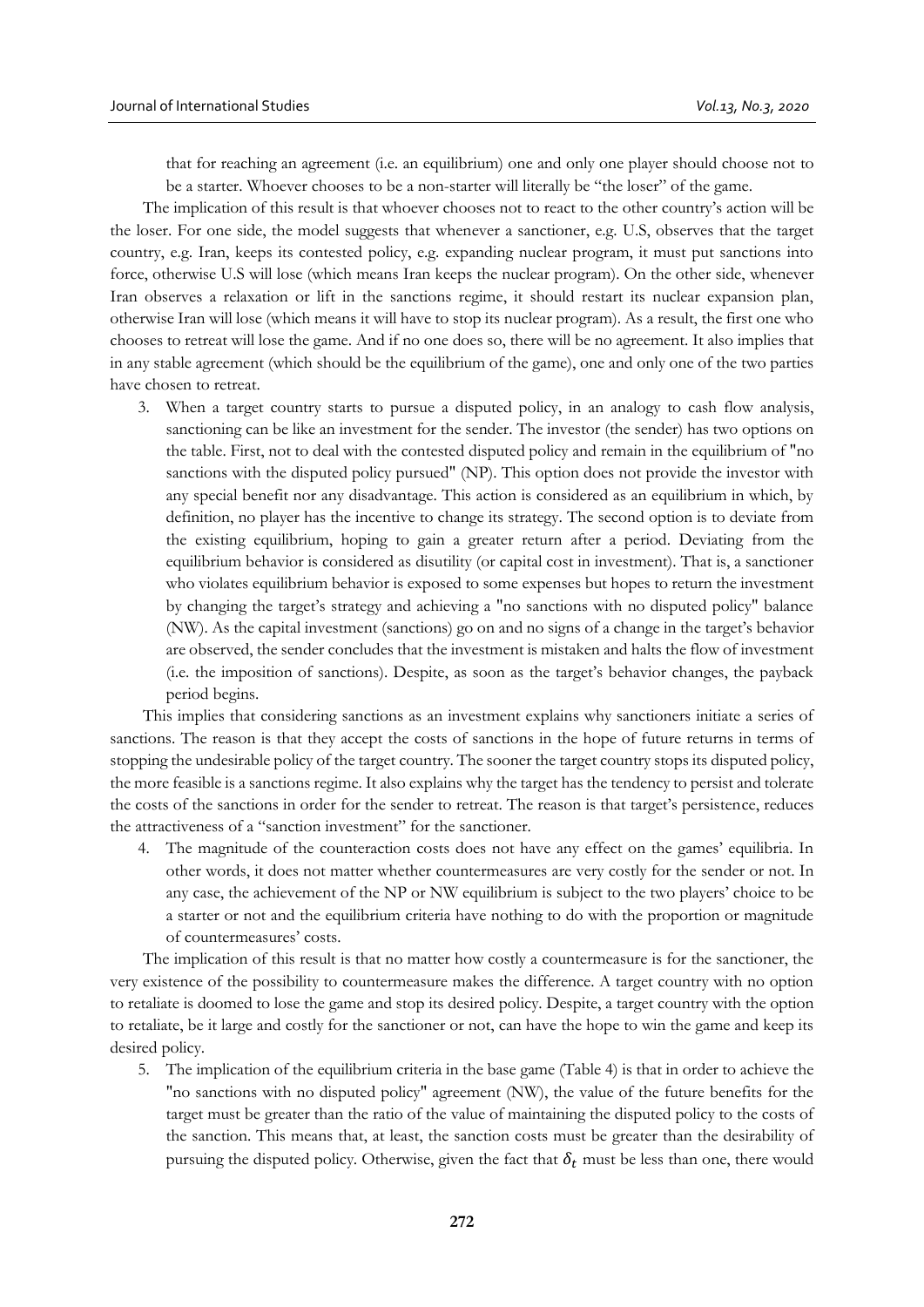essentially be no possibility for a "no sanctions with no disputed policy" agreement (NW). This means the sender would have to introduce severe sanctions if it wants to move the balance of the game from NP to NW. With small, low-cost sanctions, it cannot fulfill the NW equilibrium condition.

This equilibrium condition ( $\delta_T \geq \frac{U_T}{C_T}$  $\frac{G_T}{G_T}$ ) also implies that if a target country is forethoughtful and weighs

future gains almost as important as short term benefits (larger  $\delta_T$ ), less costly sanctions will suffice to prevent it from continuing its contested policy. On the contrary, if a target regime only considers its short term interests (smaller  $\delta_T$ ), the sanctions must be more costly in order to make them stop their disputed policy. For example, a country which wants to be at least a regional power in the next decades, will change its behavior with less costly sanctions. But a temporary regime in a geopolitically weak region with no foresight of becoming a magnificent power, will stop its policies only when the costs of sanctions are relatively high.

This conclusion is more precise than that of the previous studies which have considered the costs of sanctions for the target country. They mostly have argued that the cost of the sanctions must be high enough to make that sanctions' regime effective. (Hufbauer, Schott, and Elliott 2007; Whang and Kim 2015) But here, in addition to their conclusion, we distinguished between different countries and showed a cost threshold before which the sanctions will be ineffective. We suggested a criterion to investigate whether that threshold is passed or not.

# **4. EMPIRICAL EVIDENCE**

Twelve cases have been reviewed and documented in a detailed case study of the history of events and developments in various instances of sanctions. Regarding the fact that these cases were not codified and discussed from the point of view of countermeasures and their realization, the chronological history of their key events were also studied. In this way, it was possible to check the capability of counteracting over the sanctions during their assigned period and their successful realization. According to authors' classification of sanction cases, these twelve cases are summarized in Table 6.

Table 6

| Target          | <b>Start</b><br>year                     | Last<br>action<br>taken | Contested<br>policy                  | Fight-back<br>strategy | <b>Current status</b>                          | Duration<br>since last<br>action<br>(years) | Sustained<br>equilibrium | Continued<br>in another<br>case |
|-----------------|------------------------------------------|-------------------------|--------------------------------------|------------------------|------------------------------------------------|---------------------------------------------|--------------------------|---------------------------------|
| Sudan           | 1989                                     | 2011                    | Human<br>rights                      | $\rm No$               | No sanctions-No<br>contested policy<br>(NW)    | 6                                           | Yes                      | $\rm No$                        |
| South<br>Africa | 1960<br>$\overline{\phantom{0}}$<br>1985 | 1998                    | Human<br>rights                      | $\rm No$               | No sanctions- No<br>contested policy<br>(NW)   | 19                                          | Yes                      | $\rm No$                        |
| Iraq            | 1980                                     | 1990                    | Terrorism                            | $\rm No$               | Sanctions-<br>contested policy<br>pursued (SP) |                                             | $\rm No$                 | In Iraq 1990                    |
| Syria           | 1986                                     | 2006                    | Terrorism<br>and chemical<br>weapons | $\rm No$               | Sanctions-<br>contested policy<br>pursued (SP) |                                             | $\rm No$                 | In Syria 2011                   |
| Syria           | 2011                                     | 2017                    | Human<br>rights                      | $\rm No$               | Sanctions-<br>contested policy<br>pursued (SP) | 1                                           | No                       | $\rm No$                        |

Summary of the studied cases regarding the possibility of a fight-back strategy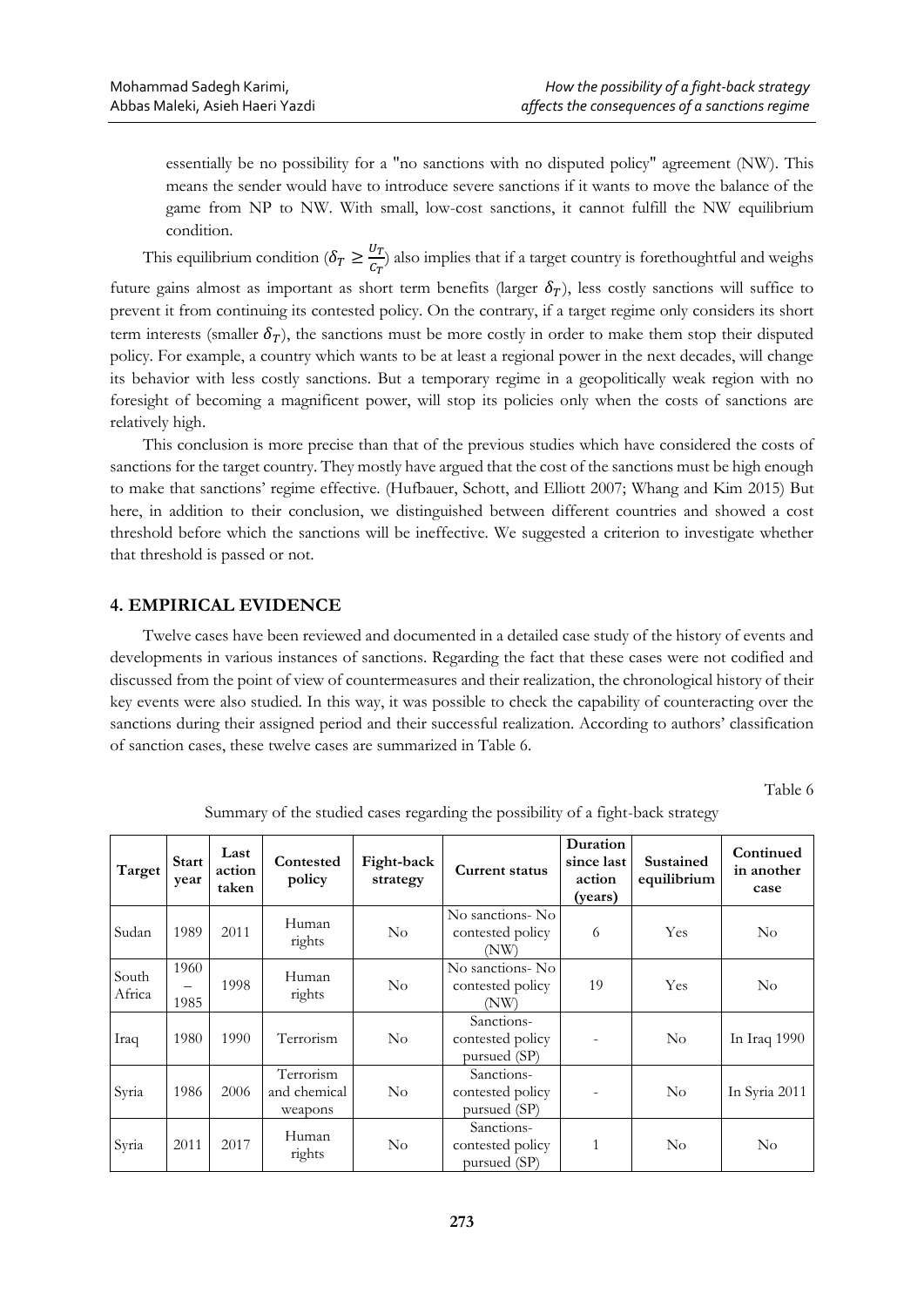| Libya          | 1978<br>1992 | 2003 | Terrorism<br>and aircraft<br>attack | Expulsion of<br>foreign<br>workers<br>Military<br>action and<br>threat | No sanctions-No<br>contested policy<br>(NW)       | 11           | Yes      | $\rm No$ |
|----------------|--------------|------|-------------------------------------|------------------------------------------------------------------------|---------------------------------------------------|--------------|----------|----------|
| Libya          | 2011         | 2012 | Human<br>rights                     | Military<br>threat to<br>Europe                                        | No sanctions- No<br>contested policy<br>(NW)      | 5            | Yes      | $\rm No$ |
| Iran           | 1979         | 1983 | U.S. embassy                        | Oil export<br>cuts                                                     | No sanctions-No<br>contested policy<br>(NW)       | 34           | Yes      | $\rm No$ |
| Iran           | 1984<br>2006 | 2015 | Proliferation<br>and nuclear        | Oil export<br>cuts<br>Missile test<br>and threat                       | No sanctions- No<br>contested policy<br>(NW)      | 2            | Yes      | $\rm No$ |
| Iraq           | 1990         | 2003 | Weapons of<br>mass<br>destruction   | Oil export<br>cuts                                                     | No sanctions- No<br>contested policy<br>(NW)      | 14           | Yes      | $\rm No$ |
| Cuba           | 1960         | 2011 | Human<br>rights<br>Communism        | Military<br>action in<br>Africa                                        | No sanctions-<br>contested policy<br>pursued (NP) | 6            | Yes      | $\rm No$ |
| North<br>Korea | 1950<br>1993 | 2017 | Nuclear<br>bombs<br>Missiles        | Threat and<br>imposition of<br>military<br>attack                      | Sanctions-<br>contested policy<br>pursued (SP)    | $\mathbf{1}$ | $\rm No$ | $\rm No$ |

These cases are also summarized in Figure 1.



**Figure 1. Sanction cases from the standpoint of the possibility of a fight-back strategy and the current state of the sanction**

With these facts in mind, the main theoretical conclusions made in the previous section are evaluated below: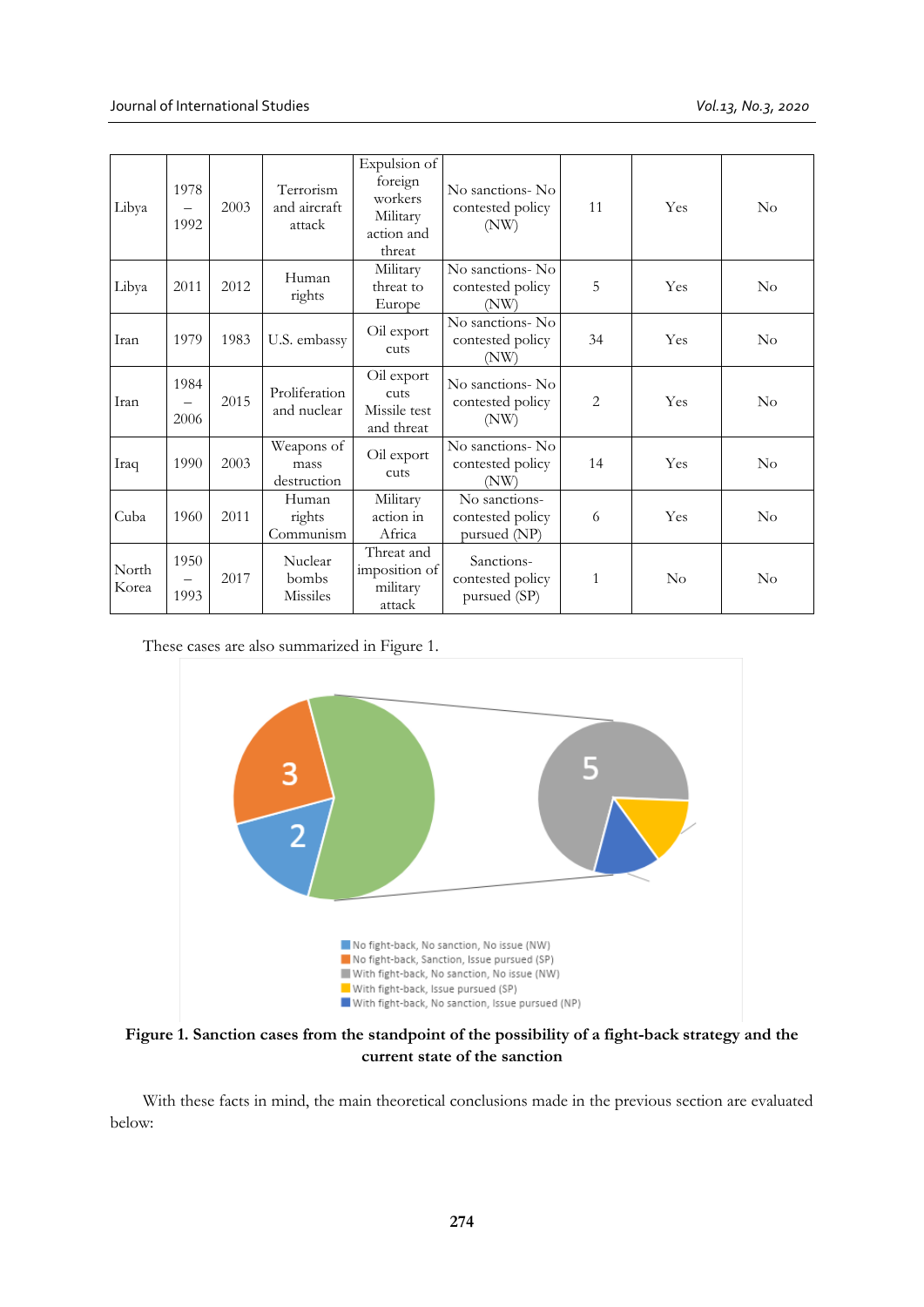# **4.1 The effects of the possibility of a fight-back strategy**

It has been observed that in none of the instances without the possibility of a countermeasure, an equilibrium in the target's favor (i.e. No sanctions- contested policy pursued (NP)) has been occurred and all cases has either led to an equilibrium "without sanctions and without the controversial policy" (NW) or continued to go on between the two sides without a steady state compromise. On the contrary, in cases where it had been possible to counteract there has been, though very few, one case in which the target had succeeded in changing the sender's strategy and reaching an equilibrium "without sanctions and with the contested policy pursued" (NP). Hence, it is inferred from the cases that although the possibility of counteracting does not necessarily lead to an agreement favored by the target, the Cuban example shows that this possibility makes the realization of such equilibrium (i.e. "No sanction with the contested policy pursued" (NP)) feasible. With a target country not able to counteract, an NP equilibrium is impossible.

Not many studies have discussed the effect of a possible countermeasure on the outcome of a sanctions regime. Banse et al have studied the effects of Russia's countermeasures in agriculture and they have calculated the effect of this policy of Russia on EU and Russian farmers. They have not discussed whether Russian counteractions is agriculture will change or have changed the sanctions' outcome, be it a lift of the sanctions or a retreat from Ukraine by the Russian troops. (Banse et al., 2019) Veebel and Markus have distinguished countermeasures as a choice for the sanctioned country (which is Russia in their study). However, they have considered this option to be one of many (options or) bids that Russia can make in a dollar-auction game model. With this in mind, they have concluded that there is a possibility that EU and US accept the status quo and Russia does not retreat from Ukraine which is consistent with our conclusion. (Veebel & Markus, 2018a) Saparalieyev et al have recognized the role of countermeasures in the case of Russian sanctions in 2014. They enumerate those countermeasures taken by Russia but do not discuss what would happen if Russia were unable to take such measures. They predict that although Russia is able to counteract, the EU and US will continue to increase the sanctions pressure on Russia in order to make it retreat from Ukrainian conflict. This is also consistent with our findings because our model does not totally deny the possibility of a situation in which the sanctioned country retreats even in games where that sanctioned country has the option to fight-back. (Saparaliyev et al., 2019)

#### **4.2 The effects of being a starter**

As discussed above, in order to achieve the equilibrium, it is necessary that only one player have a contingent plan of being a starter and the other one should not be a starter. Each of the two sides that chooses this "being a starter" strategy shifts the equilibrium towards its own benefits. In order to examine this issue in the cases tabulated in the table 6, the most important developments in the chronology of the sanctions are identified and classified according to the terminology presented in the theoretic model. With regards to the importance of the Cuban sanctions case, as the only example that led to the outcome of "No sanctions with the contested policy pursued " (NP) and the Iranian cases' importance for the authors, three examples (including the Cuban sanctions since 1960, Iran's sanctions related to the occupation of the US embassy (since 1979) and Iranian sanctions related to missile and nuclear programs (since 1984)) were reviewed.

Table 7 shows that in all the three cases both the target and the sender tended to be a starter than to be a non-starter. In the first and the second case the sender and the target has changed their strategy respectively to realize an equilibrium. In the third case since no change is observed in the two players' strategy and both are starters, no equilibrium is realized till now.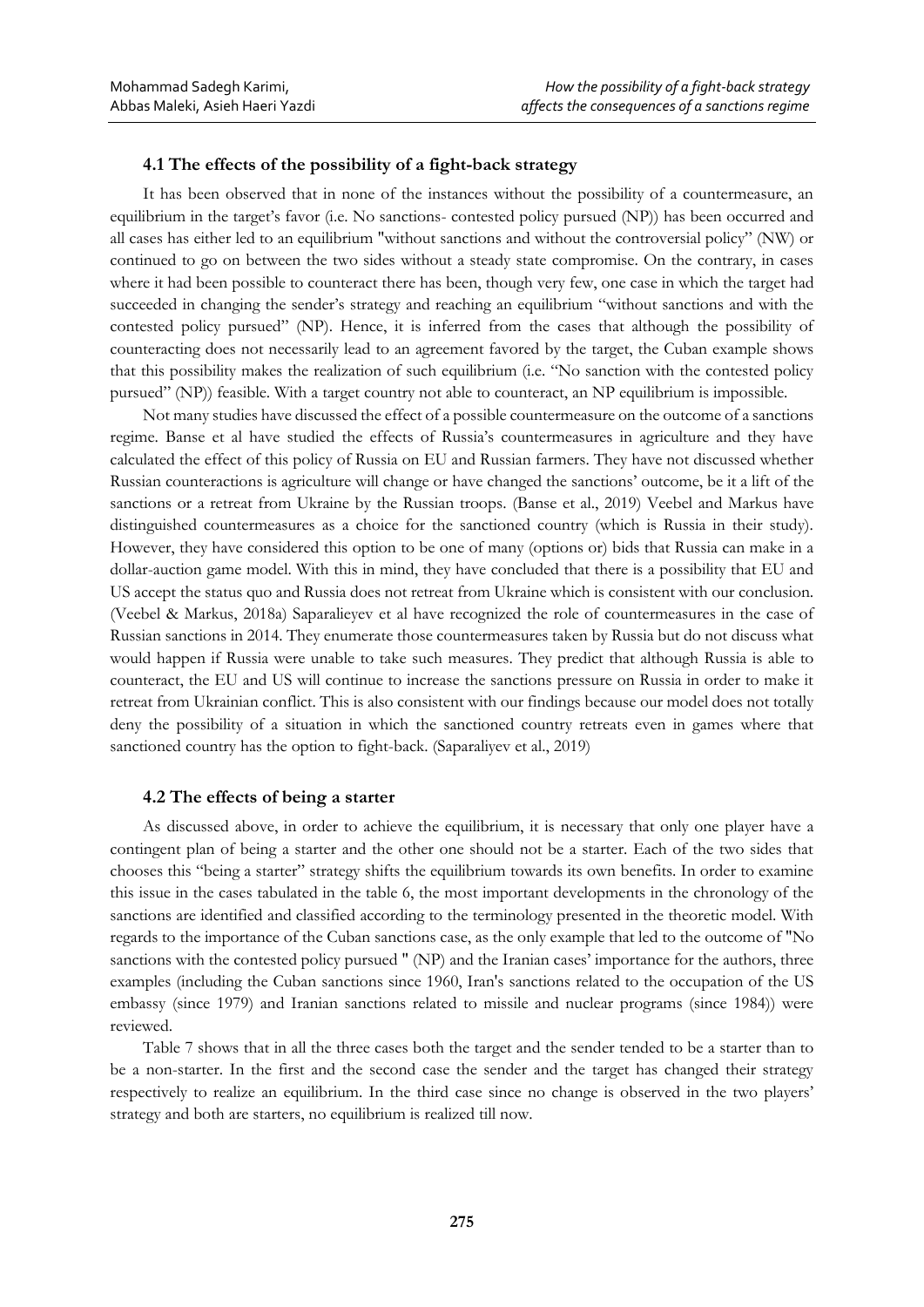Table 7

|           | l'arget strategy |               |           | Sender strategy |           |          | Steady |  |  |
|-----------|------------------|---------------|-----------|-----------------|-----------|----------|--------|--|--|
| Case      | Total            | <sub>Or</sub> | W         | Total P or F    |           |          | state  |  |  |
|           | observations     | reactions     | reactions | observations    | reactions | reaction |        |  |  |
| Cuba 1960 |                  |               |           | 16              |           |          | NP     |  |  |
| Iran 1979 |                  |               |           |                 |           |          | NW     |  |  |
| Iran 1984 |                  |               |           | 135             | 131       |          | SP     |  |  |

The sender and the target's actions and reaction in three cases

The fact that whoever chooses not to be a starter, will lose the game has been also mirrored in the study of Veebel and Markus. They have modeled sanctions with a chicken game model for the case of Russian sanctions. They, in addition, have stated that the "breaking points" which both parties try to avoid determines who "pulls back" and loses the game. (Veebel & Markus, 2016)

#### **4.3 The magnitude of the counteraction costs**

In the cases with the possibility of a counteraction by the target and a "no sanctions without the contested policy pursued" (NW) equilibrium, the types of these counteractions taken are diverse. On the one hand, some of these measures have not been so costly for either countries (such as the expulsion of foreign labor in the Libyan case), and on the other hand, some of them have imposed huge expenses on both sides (such as stopping oil exports in Iran and Iraq case). However, in all cases the results are the same. Therefore, the type and cost of the counteraction does not affect the result of the game.

As another evidence, it may be intuitively assumed that as the costs of the countermeasures increase, it would be more likely to see a "no sanctions with the contested policy pursued" (NP) equilibrium. Despite, in the only example of this equilibrium (i.e. the Cuban case), the cost of Cuba's military presence in Angola and Ethiopia and the rejection of American humanitarian assistance, compared with the expenses of countermeasures in other cases, such as the threat of a military attack, the discontinuation of oil exports, and missile and weapons tests is not that costly. Hence, empirical evidence does not suggest that a "no sanctions with the contested policy pursued" (NP) equilibrium is realized only if the costs of the countermeasures for the sender is high enough.

# **5. CONCLUSIONS**

This article tries to explore the effects of the possibility of a fight-back strategy on the outcomes of a sanctions regime over a contested policy. It was described that if the contested policy in a sanctions regime is defined to be the *primary* area of interest for both the sender and the target country, there seems to be some *secondary* areas of interest in which the target can offend the sender's interests. These areas generally include the common interests like oil market, geopolitics of the sender's allied countries etc. If the possibility of a counteraction in a *secondary* area of interest is considered, the target countries are expected to use their ability to strike the sender's interest in that area and thus make the sender retreat and lift the sanctions. Hence, the main question of this article was why and how the possibility of a countermeasure may change the final outcome of a sanctions regime. This very question is not fully addressed in the sanctions literature.

Using two infinitely repeated game models and the empirical evidence in 12 sanction cases it was shown that if the sanctioned country does not have the possibility to fight-back, there is essentially no possibility of reaching an agreement in which target is not sanctioned and is allowed to pursue its disputed policy, while the power of counteracting will allow for a better deal for the target country. Of course, having the ability to counteract does not necessarily lead to a change in the equilibrium and in realization of the target's benefits.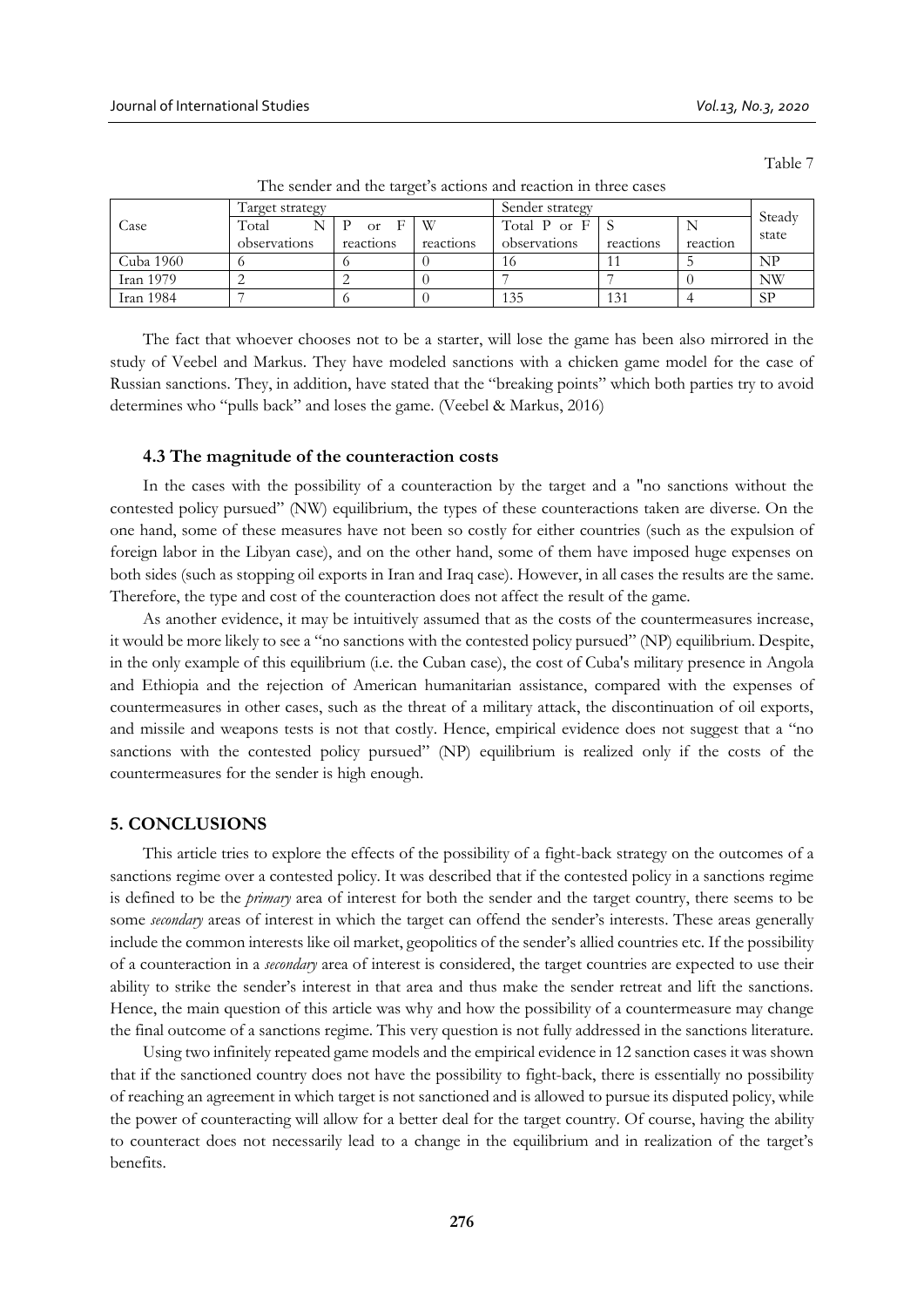It was also found that an equilibrium (or practically an agreement) is reached if only one of the two sides chooses to be a starter. Whoever abandons being a starter literally "loses" the sanctions game. This led to an additional conclusion which argues that state in which the sanctions are kept imposed and the contested policy also continues to be pursued is not an equilibrium and thus it is not a possible agreement. Moreover, the theoretical model and the empirical evidence showed that the counteraction costs do not have any effect on the games' equilibria.

Finally, it was found that in order for the sender to force the target retreat, the sanction costs for the target must be greater than the utility realized by pursuing the contested policy. This means the sender would have to introduce severe sanctions if it wants to bring the balance of the game to an equilibrium with "no sanctions and no disputed policy"

There were some limitations doing the research for this paper. First, in order to evaluate the theoretical results, there was access to a limited number of sanctions' case studies the story of which has been published comprehensively and in a chronological order. More detailed research on the history of events in more sanction cases could help us investigate whether there has been a possibility to countermeasure and what the results has been. That, in turn, could make the conclusions made above more reliable. Second, there was not the possibility to discuss the reliability of theoretical insight using quantitative methods. That was because, the sanctions' data bases has not yet considered the existence of a probable fight back strategy as an attribute for sanction cases and thus this has not been codified. That is why no quantitative empirical study can be made on this issue.

Some topics and areas of research can be suggested for future work:

- 1. The codified sanction cases' databases especially TIES can be updated by including the following parameters in every sanction case:
	- i) The possibility of countermeasure in a secondary area of interest
	- ii) If it has been possible, whether the target country has taken that countermeasure or not
	- iii) The importance of the secondary area of interest for both parties
- 2. The role of a third player (a third country for example) can be included in the game model. This player may have the option to neutralize the fight back strategy taken by the target or amplify that strategy.

The theoretical results can be improved in terms of accuracy, if the complete information assumption is relaxed. The model presented here can be reworked using an infinitely repeated game with incomplete information.

# **REFERENCES**

- Afesorgbor, S. K. (2019). The impact of economic sanctions on international trade: How do threatened sanctions compare with imposed sanctions? *European Journal of Political Economy*, *56*, 11–26.
- Banse, M., Duric, I., Götz, L., & Laquai, V. (2019). From the Russian food import ban to free trade from Lisbon to Vladivostok – will farmers benefit? *Journal of International Studies*, *12*(4), 20–31. https://doi.org/10.14254/2071- 8330.2019/12-4/2
- Bimbetove, B., Tyurina, Y., Troyanskaya, M., Ermakova, E., Orynbassarova, A., Skakova, A., … Agabekova, G. (2019). The impact of international sanctions on national economic regime of target states. *Academy of Strategic Management Journal*, *18*(4), 1–9.
- Brown, M. (2019). *The Art of Sanctions: A Game Theoretic Approach to Sanctions Against the Powerful*. Texas Chistian University. Retrieved from https://repository.tcu.edu/handle/116099117/27046
- Chen, Y. E., Fu, Q., Zhao, X., Yuan, X., & Chang, C.-P. (2019). International sanctions' impact on energy efficiency in target states. *Economic Modelling*, *82*, 21–34.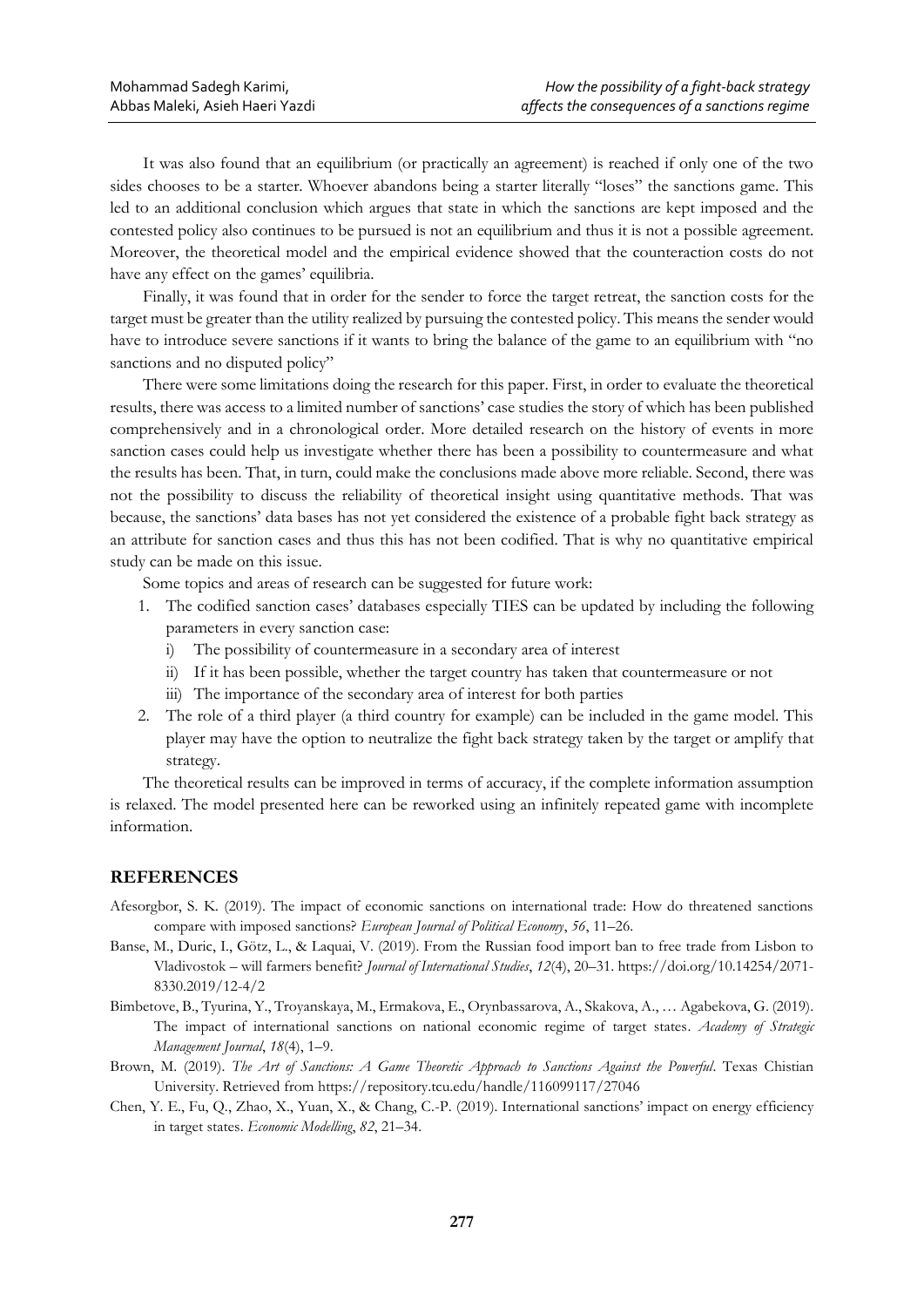- Dong, Y., & Li, C. (2018). Economic sanction games among the US, the EU and Russia: Payoffs and potential effects. *Economic Modelling*, *73*, 117–128. https://doi.org/10.1016/j.econmod.2018.03.006
- Drezner, D. W. (1999). *The Sanction Paradox, Economic Statecraft and International Relations* (Vol. 1). Cambridge: Cambridge University Press.
- Eaton, J., & Engers, M. (1992). Sanctions. *Journal of Political Economy*, *100*(5), 899–928.
- Eaton, J., & Engers, M. (1999). Sanctions: Some simple analytics. *American Economic Review*, *89*(2), 409–414. https://doi.org/10.1257/aer.89.2.409
- Gharibnavaz, M. R., & Waschik, R. (2018). A computable general equilibrium model of international sanctions in Iran. *World Economy*, *41*(1), 287–307. https://doi.org/10.1111/twec.12528
- Han, B. (2018). The role and welfare rationale of secondary sanctions: A theory and a case study of the US sanctions targeting Iran. *Conflict Management and Peace Science*, *35*(5), 474–502. https://doi.org/10.1177/0738894216650836
- Hellquist, E. (2016). Either with us or against us? Third-country alignment with EU sanctions against Russia/Ukraine. *Cambridge Review of International Affairs*, *29*(3), 997–1021.
- Hufbauer, G. C., Schott, J. J., & Elliott, K. A. (2007). *Economic sanctions reconsidered*. *Peterson Institute For International Economics* (Vol. 35). https://doi.org/10.1017/CBO9781107415324.004
- Jeong, J. M. (2018). Do sanction types affect the duration of economic sanctions? The case of foreign aid. *International Political Science Review*, *40*(2), 231–245.
- Jing, C., Kaempfer, W. H., & Lowenberg, A. D. (2003). Instrument choice and the effectiveness of international sanctions: a simultaneous equations approach. *Journal of Peace Research*, *40*(5), 519–535. https://doi.org/10.1177/00223433030405002
- Kaempfer, W. H., & Lowenberg, A. D. (1988). The theory of international economic sanctions: A public choice approach. *The American Economic Review*, *78*(4), 786–793. Retrieved from http://www.jstor.org/stable/1811175
- Kaempfer, W. H., & Lowenberg, A. D. (2007). Chapter 27 The Political Economy of Economic Sanctions. *Handbook of Defense Economics*, *2*(06), 867–911. https://doi.org/10.1016/S1574-0013(06)02027-8
- Kavaklı, K., Chatagnier, J. T., & Hatipoğlu, E. (2020). The Power to Hurt and the Effectiveness of International Sanctions. *The Journal of Politics*, *82*(3).
- Lacy, D., & Niou, E. (2004). A Theory of Issue Linkage and Economic Sanctions: The Roles of Information, Preferences, and Threats. *Journal of Politics*, *66*(1), 25–42.
- Lam, S. L. (1990). Economic sanctions and the success of foreign policy goals. A critical evaluation. *Japan and The World Economy*, *2*(3), 239–248. https://doi.org/10.1016/0922-1425(90)90003-B
- Lektzian, D., & Souva, M. (2001). Institutions and international cooperations: An event hisorty analysis of the effects of economic sanctions. *Journal of Conflict Resolution*, *45*(1), 61–79. https://doi.org/0803973233
- Lohmann, S. (2016). The convergence of transatlantic sanction policy against Iran. *Cambridge Review of International Affairs*, *29*(3), 930–951. Retrieved from https://www.tandfonline.com/doi/full/10.1080/09557571.2016.1166479
- McCormack, D., & Pascoe, H. (2015). Sanctions and Preventive War. *Journal of Conflict Resolution*, 0022002715620471- . https://doi.org/10.1177/0022002715620471
- McLean, E. V., & Whang, T. (2010). Friends or foes? major trading partners and the success of economic sanctions. *International Studies Quarterly*, *54*(2), 427–447. https://doi.org/10.1111/j.1468-2478.2010.00594.x
- Morgan, T. C., & Bapat, N. A. (2003). Imposing Sanctions : States , Firms , and Economic Coercion. *International Studies Review*, *5*(4), 65–79.
- Morgan, T. C., Bapat, N., & Kobayashi, Y. (2014). Threat and imposition of economic sanctions 1945–2005: Updating the TIES dataset. *Conflict Management and Peace Science*. https://doi.org/10.1177/0738894213520379
- Onder, M. (2020). Regime type, issue type and economic sanctions: The role of domestic players. *Economies*, *8*(1). https://doi.org/10.3390/economies8010002
- Peksen, D. (2019, September 19). When Do Imposed Economic Sanctions Work? A Critical Review of the Sanctions Effectiveness Literature. *Defence and Peace Economics*. Routledge. https://doi.org/10.1080/10242694.2019.1625250
- Portela, C. (2016). Are European Union sanctions "targeted "? *Cambridge Review of International Affairs*, *29*(3), 912–929. Retrieved from https://www.tandfonline.com/doi/abs/10.1080/09557571.2016.1231660